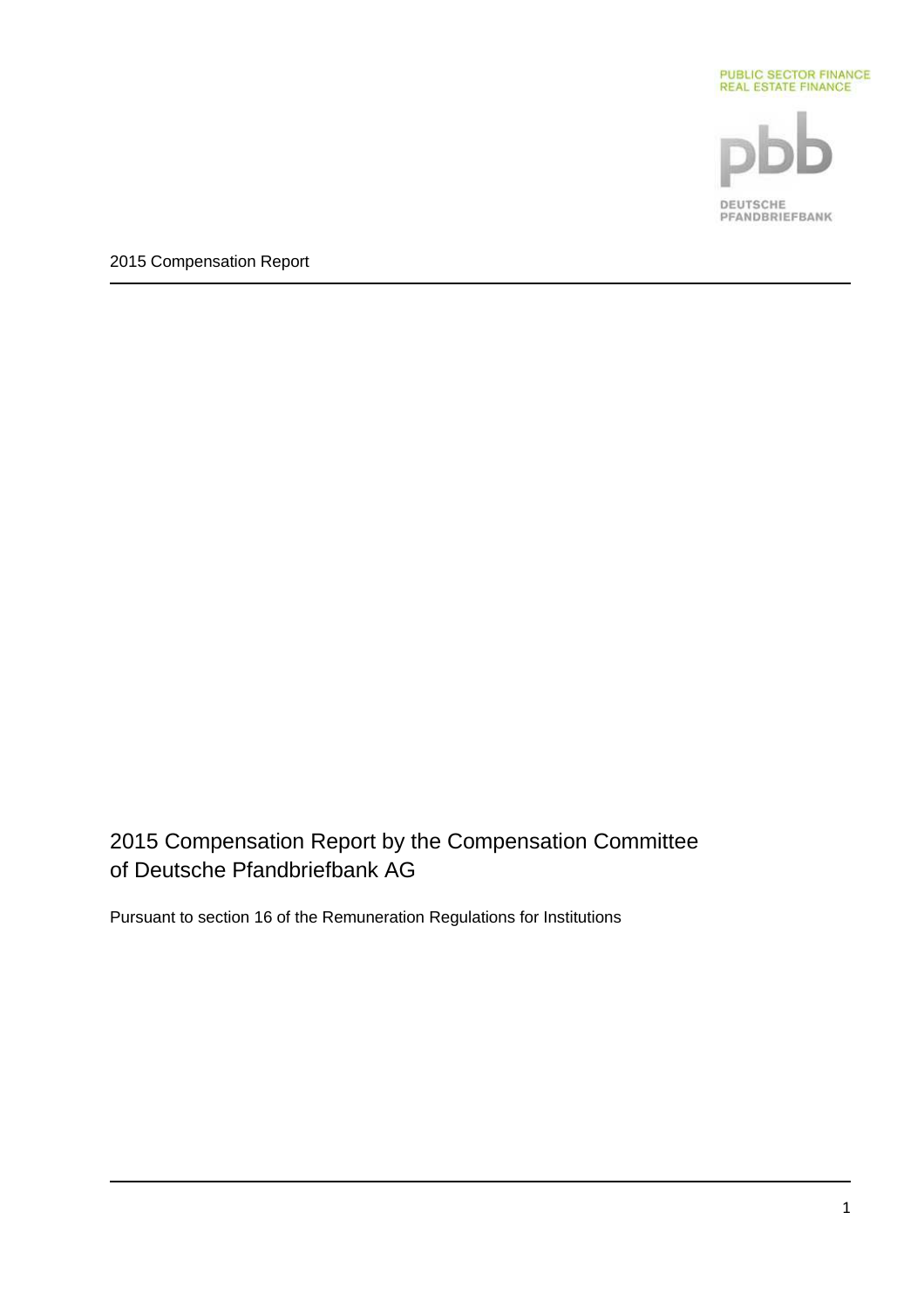

# **Contents**

| $\mathbf 1$     |                                                                                            |
|-----------------|--------------------------------------------------------------------------------------------|
| $\overline{2}$  |                                                                                            |
| 3               |                                                                                            |
| $\overline{4}$  |                                                                                            |
| 5               |                                                                                            |
| 6               |                                                                                            |
| $7\overline{ }$ |                                                                                            |
| 8               |                                                                                            |
|                 |                                                                                            |
|                 | 8.2 Disclosure of compensation data pursuant to section 16 of the Remuneration Regulations |
| 9               | Impact of the Bank Restructuring Act and the Appropriateness of the Compensation7          |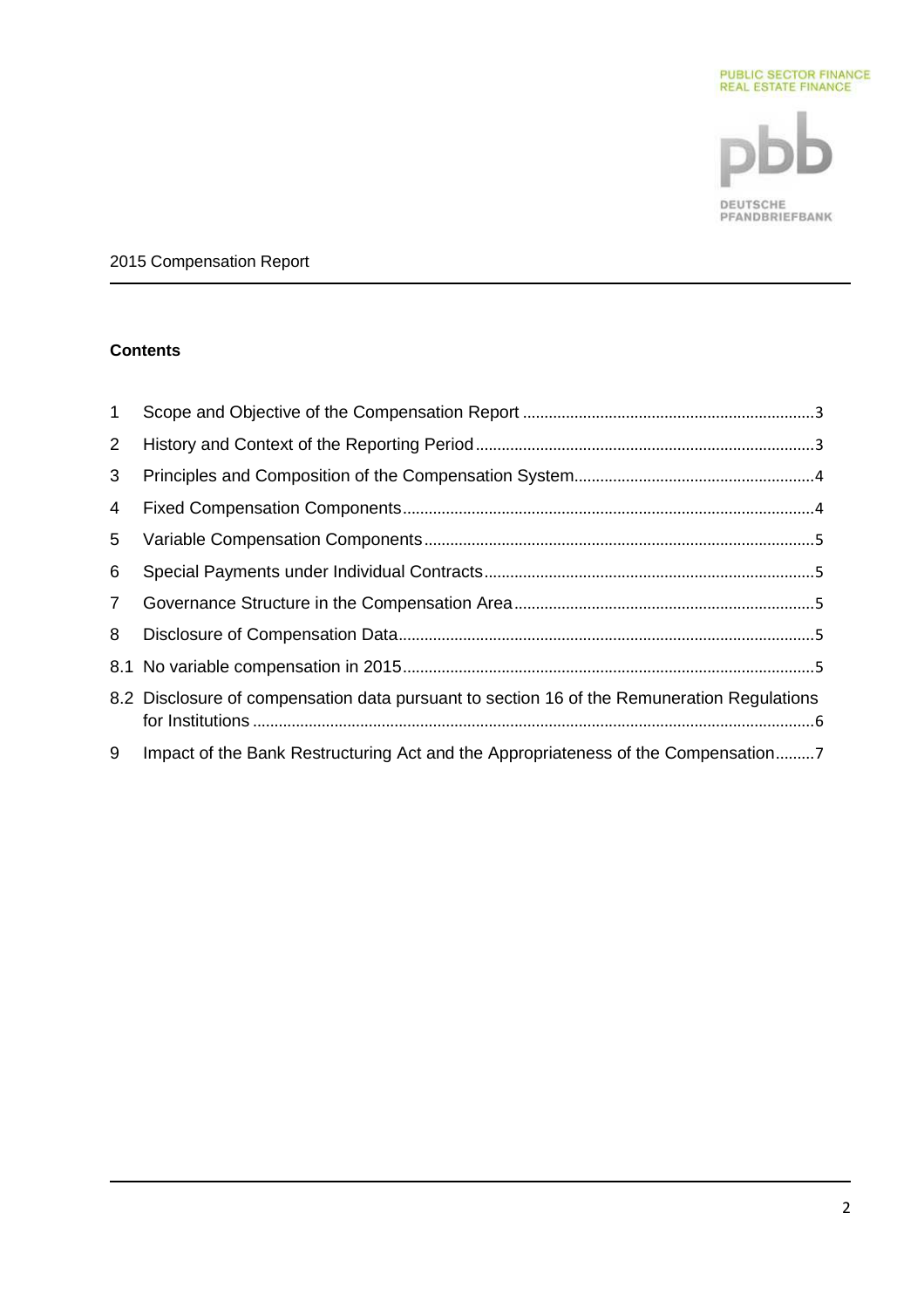

## **1 Scope and Objective of the Compensation Report**

This report is based on the respective provisions of the Remuneration Regulations for Institutions [Institutsvergütungsverordnung – "InstVergV"] of 16 December 2013, the Bank Restructuring Act [Restrukturierungsgesetz] of 17 October 2010, the Framework Agreements on the Implementation of Stabilising Measures [Rahmenvertrag zur Gewährung von Stabilisierungsmaßnahmen] from both 24 August 2010, and 15 June 2015 respectively and finally on the Remuneration Principles of FMSA (as of February 2012).

This compensation report refers to the compensation of the managing directors, senior staff, and employees of Deutsche Pfandbriefbank AG and its subsidiaries (hereinafter referred to as the "pbb Group") for the fiscal year 2015. Further relevant data on compensation can be found in the annual report of Deutsche Pfandbriefbank AG.

The compensation officer reviewed and confirmed the appropriateness of the compensation system , having taken the particularities of the legal requirements into account during this evaluation. He was also involved in ongoing processes of the compensation systems.

# **2 History and Context of the Reporting Period**

The introduction of the pbb 's new compensation system in 2010 was to accommodate the BaFin and FMSA (formerly SoFFin) supervisory requirements concerning compensation in banking introduced by legislatures and regulators. In particular, the regulations that must be considered by the Pbb Group include:

- the Remuneration Regulations for Institutions of 16 December 2013;
- the Bank Restructuring Act of 17 October 2010 (until the privatisation of pbb);
- the SOFFIN-Remuneration Principles of February 2010, as well as
- the FMSA Remuneration Principles of February 2012.

Also to be observed by the pbb Group by reason of their implementation in the Remuneration Regulations for Institutions of 16 December 2013 are, at the international level, the FSB Guidelines on Compensation, Directive 2010/76/EU (CRD III) of 24 November 2010, and the CEBS Guidelines on Remuneration Policies and Practices of 10 December 2010. At the same time, country-specific requirements must be considered, which are largely identical in substance to the regulations introduced by the German legislature.

As conceived, the pbb Group's new compensation system [applicable in the fiscal year 2015] provides for both fixed and variable compensation components. In light of the Bank Restructuring Act being applicable to pbb until the privatisation, the variable compensation provisions, are not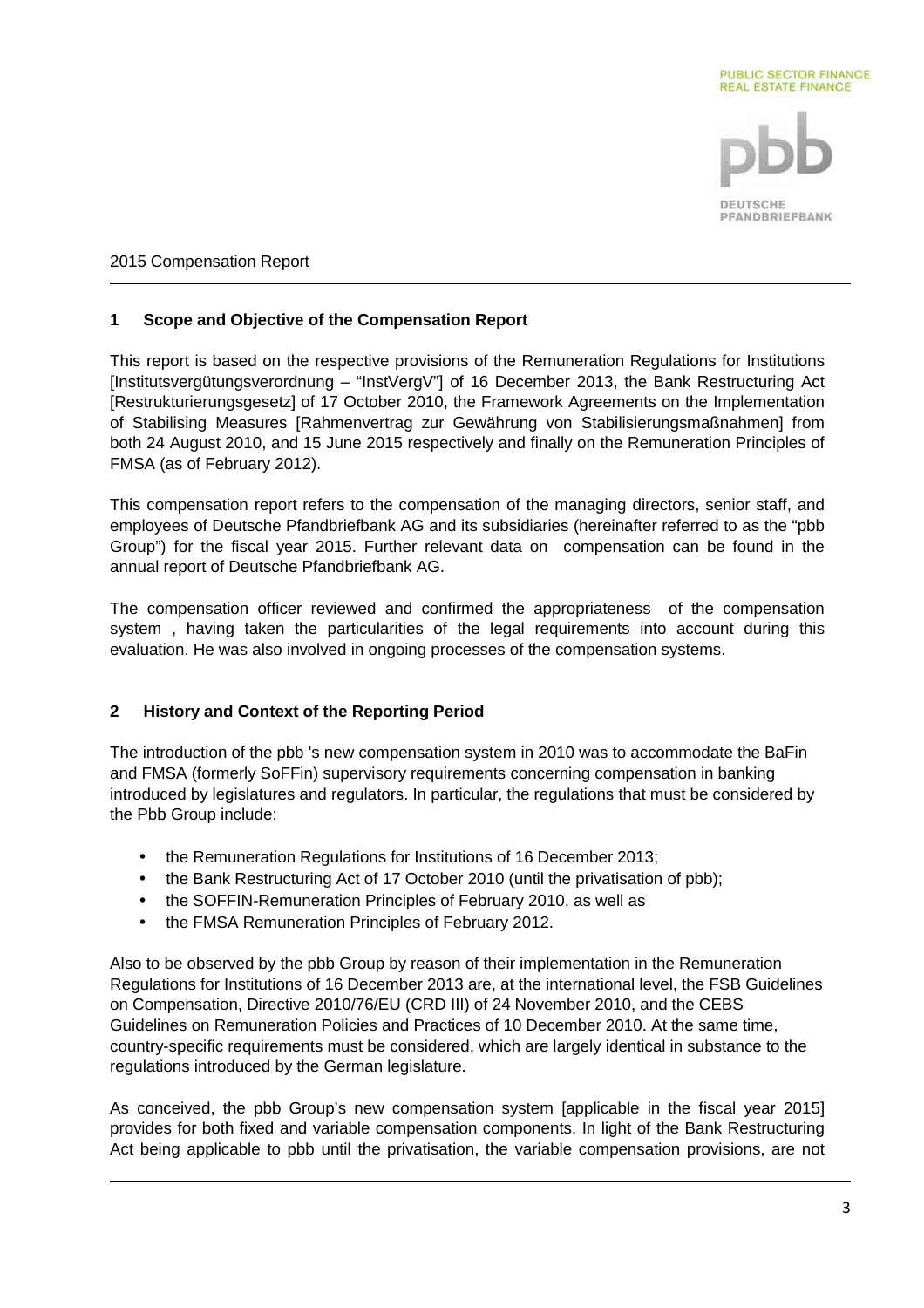

applicable in the fiscal year 2015 and are therefore only maintained as a target system. Therefore, the regulatory requirements regarding e.g. long-term orientation, sustainability or appropriate behavioural incentive of variable compensation deriving inter alia from the Remuneration Regulations for Institutions of 16 December 2013 could still not fully be taken into account. As such, the requirements defined in the German Corporate Governance Codex can also not be completely fulfilled

Changes to the compensation system of pbb were necessary following the privatisation of pbb and the lapse of the restrictions according to Sec. 10 no. 2a and 2b FMStFG. Based on the analyses conducted in 2014 adaptions of the compensation system were made in 2015 that were appropriate to pbb's current situation and that were in line with market standards and the relevant regulatory requirements. This adapted compensation system was implemented as of the year 2016.

# **3 Principles and Composition of the Compensation System**

The basic principle of the compensation system is to ensure an overall compensation that is appropriate and competitive in the market. In light of the Bank Restructuring Act being applicable for pbb until the privatisation and the ban on paying variable compensation under this act, the overall compensation for managers and employees within the pbb Group in the fiscal year 2015 consists of the fixed annual salary together with a temporary functional allowance, and of social security and fringe benefits. As the regulations for variable compensation are not applicable incentives aimed at financially influencing behaviour or rewarding performance as part of the compensation cannot be included for the fiscal year 2015.

# **4 Fixed Compensation Components**

All employees of the pbb Group receive a fixed annual salary, which is generally reviewed and, if necessary, adjusted in the course of an annual standard procedure. In establishing the fixed salaries, the pbb Group is guided by market comparisons of the specific functions, in the specific locations. To ensure the appropriateness and competitiveness of the fixed salaries and to comply with the regulatory requirements, the pbb Group uses the services of independent external compensation and legal advisors. In addition, all employees receive a non-permanent functional allowance that is paid out monthly on a fixed basis together with the base compensation to maintain the operative capacity.

In terms of retirement benefits the pbb Group has various company pension schemes in place.

Taking the requirements of tax and social insurance law into account, the pbb Group provides additional social insurance and fringe benefits.

The pbb Group's arrangements concerning company pension schemes as well as social insurance and fringe benefits were equally reviewed by an external compensation advisor with respect to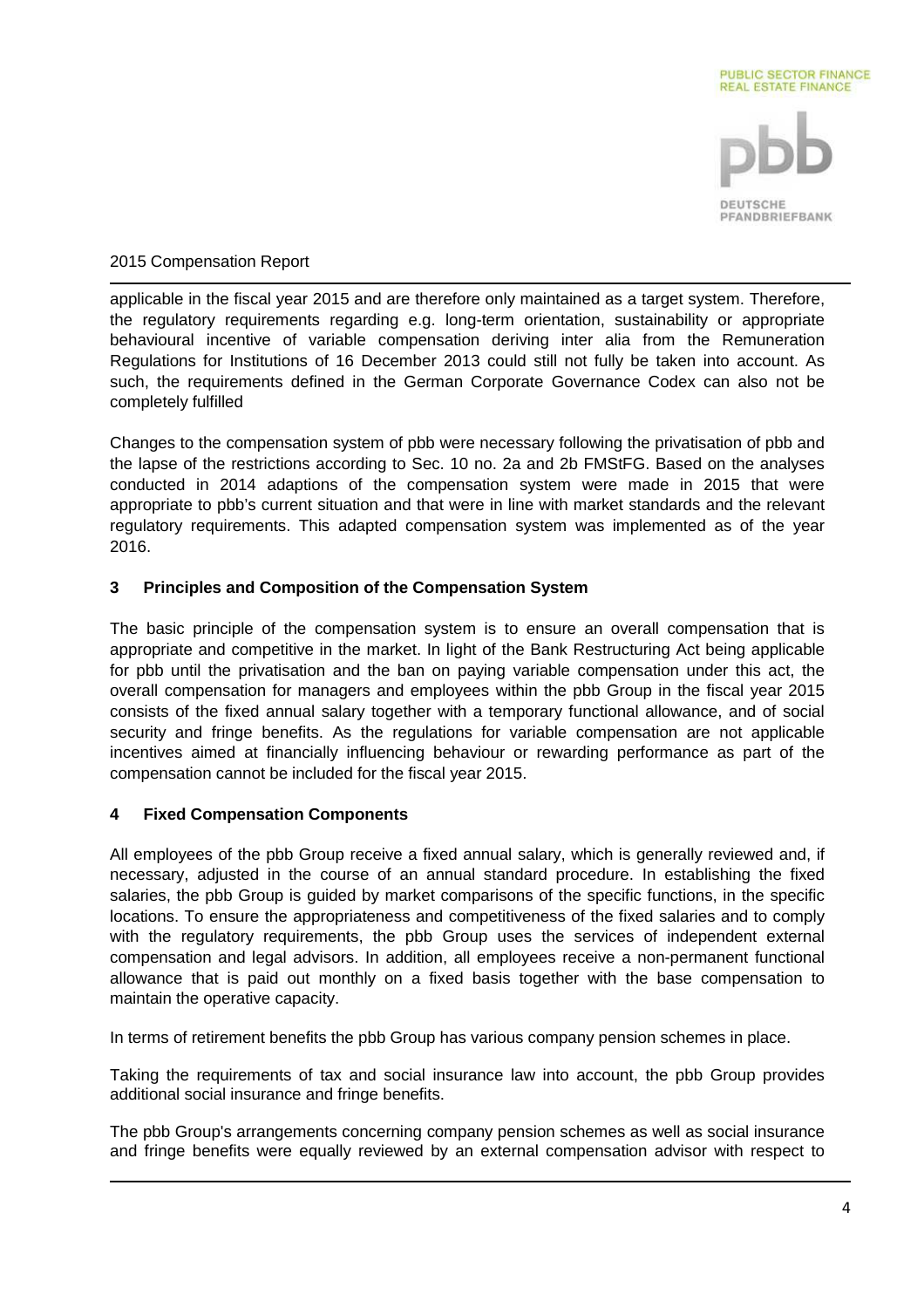

their appropriateness and competitiveness. The analysis of the company pension schemes as well as social insurance and fringe benefits shows that the pbb Group's range of benefits is - on the whole - appropriate

## **5 Variable Compensation Components**

In light of the ban on paying variable compensation being applicable for pbb under the Bank Restructuring Act until the privatisation, no claims for variable compensation accrued in 2015 and pbb did not pay any variable compensation.

## **6 Special Payments under Individual Contracts**

No new commitments to special payments were made in the fiscal year 2015. Furthermore payments to any prior commitments were not carried out.

## **7 Governance Structure in the Compensation Area**

In line with the rules of the German Stock Corporation Act, Hypo Real Estate Holding AG and Deutsche Pfandbriefbank AG have a two-tiered organisational and management structure. It consists of an independent supervisory body and the management board, which has the responsibility to run the company. The supervisory board oversees, is responsible for, and determines the compensation of the members of the management board, whereas the management board oversees, is responsible for, and determines the pbb Group's compensation systems for employees and ratifies the amount and distribution of the compensation. Under the bylaws for the supervisory board of Deutsche Pfandbriefbank AG, the supervisory board has a reservation of rights concerning the compensation system for the employees.

A remuneration officer was appointed according to § 23 InstitutsVergV.

Additionally, the supervisory board of Deutsche Pfandbriefbank AG implemented a compensation control committee in adherence to §§ 15 ff. InstitutsVergV

# **8 Disclosure of Compensation Data**

#### **8.1 No variable compensation in 2015**

In the light of the statutory prohibition in section 10 (2a) FMStFG ano variable compensation was implemented at pbb Group and no variable compensation was paid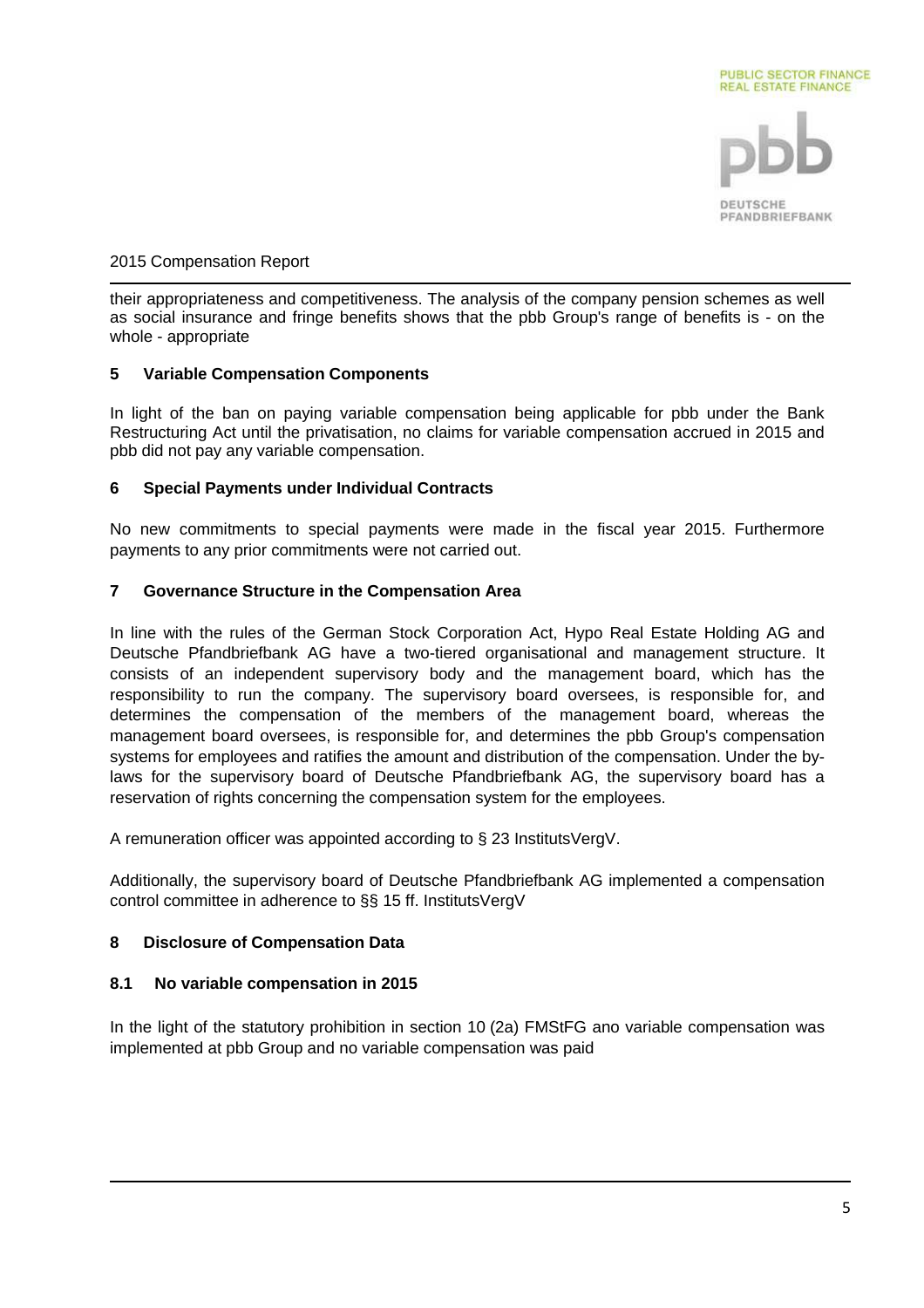

#### **8.2 Disclosure of compensation data pursuant to section 16 of the Remuneration Regulations for Institutions**

The total compensation that was granted amounted to EUR 89.24 million in 2015. Of this, EUR 89.24 million was in fixed compensation.

| Disclosure under section 16 InstVergV             |                    |                    |            |             |      |              | 20151                      |
|---------------------------------------------------|--------------------|--------------------|------------|-------------|------|--------------|----------------------------|
| <b>Compensation components in EUR</b><br>millions | Co-<br>CEO<br>(AA) | Co-<br>CEO<br>(TK) | <b>CRO</b> | REF/<br>PIF | T/AM | pbb<br>Group | Number of<br>beneficiaries |
| Fixed compensation                                | 17.80              | 19.45              | 31.30      | 20.56       | 0.12 | 89.24        | 945                        |
| Special payments under individual<br>contracts    | 0.00               | 0.00               | 0.00       | 0.00        | 0.00 | 0.00         | $\Omega$                   |
| <b>Total compensation</b>                         | 17.80              | 19.45              | 31.30      | 20.56       | 0.12 | 89.24        | 945                        |

The amounts are divided up among the management departments existing as of 31/12/2015.

1) The annual base salary and the functional allowance are based on attendance (or to the exit date) and activity rate, employer's contributions to the social assurance was not taken into consideration.

#### Furthermore the following severance payments were granted in 2015

| Severance payment <sup>1)</sup>                     | 2015                       |
|-----------------------------------------------------|----------------------------|
|                                                     | number of<br>beneficiaries |
| members of the management body<br>[Geschäftsleiter] |                            |
| <b>Risk Taker</b>                                   |                            |

**<sup>1</sup>**) As only one severance payment was granted on 2015 the amount will not be published due to confidentiality reasons.

Under section 18 of the Remuneration Regulations for Institutions, financial institutions are required to identify employees who might materially affect the risk profile, so-called risk takers, based on a risk analysis undertaken at their own responsibility.

Under those criteria, a total of 99 "risk takers" were identified. This amounts to a ratio of 11,3 % of the workforce. In total 94 "risk takers" were identified beside the management board of Deutsche Pfandbriefbank AG. The Management Board of pbb have informed the Supervisory Board about the result of this identification process.

With respect to the following disclosure of compensation data, a distinction is made between risk takers and managers. It should be noted that the aforementioned 99 risk takers also include 5 manager functions.